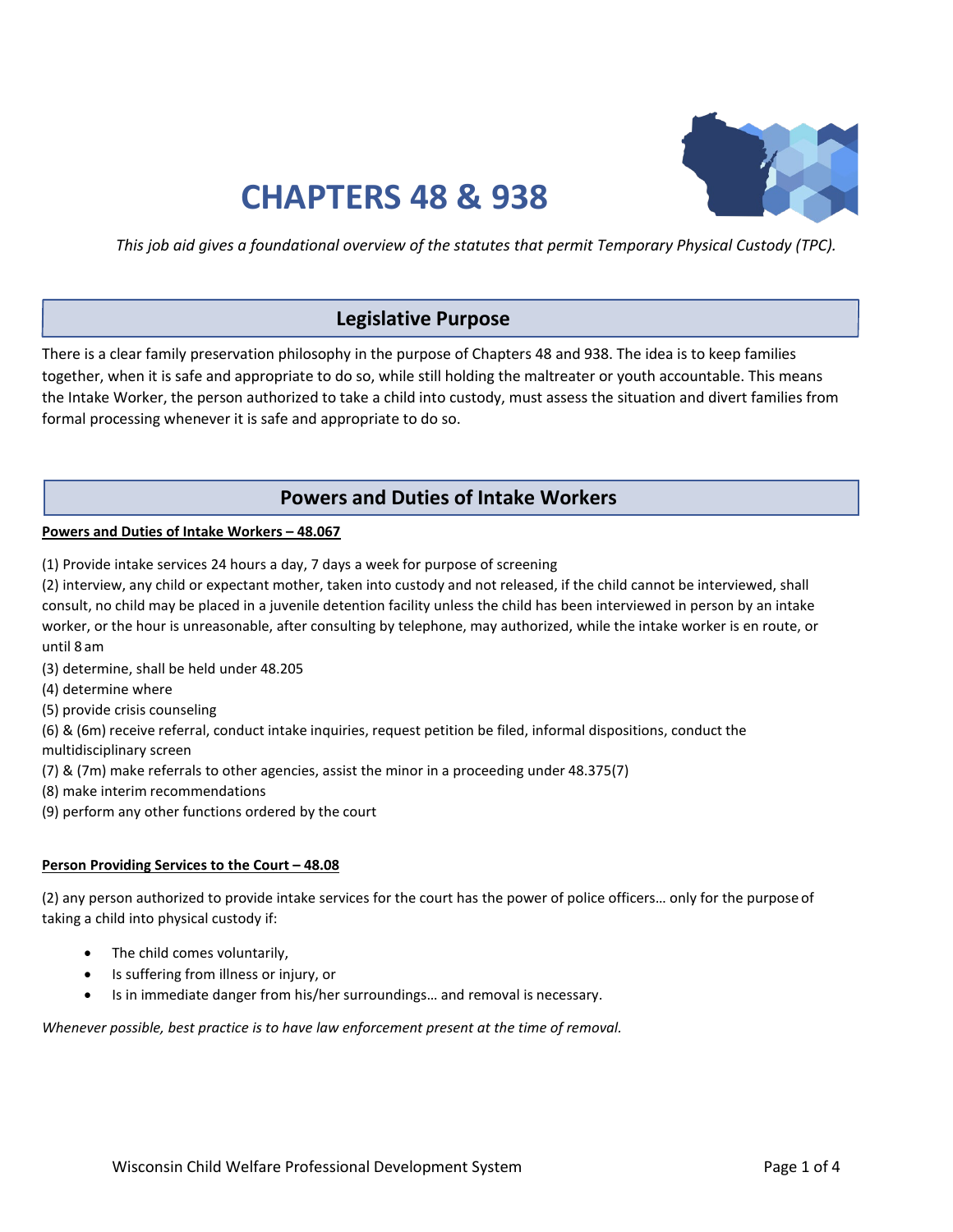# **Jurisdiction**

# **Jurisdiction over CHIPS - 48.13:**

(1) without parent or guardian

(2) abandoned

(2m) relinquished

(3) victim of abuse

(3m) child in home at substantial risk of abuse based on reliable info that another child in the home has been abused (4) parent/guardian unable or needs assistance in providing special treatment/care, signs the petition

(4m) parent/guardian unable or needs assistance in providing special treatment/care, unwilling or unable to sign the petition

- (5) placed for care or adoption in violation of law
- (8) parent is missing, incarcerated, hospitalized or institutionalized

(9) 12+ yrs old, signs the petition, parent/guardian/legal custodian unwilling, neglecting, unable or needs assistance to provide (10) Parent/guardian/legal custodian neglects/refuses/unable to provide care; seriously

endanger the physicalhealth

(10m) child in home at substantial risk of neglect based on reliable info that another child in the home has been neglected (11) emotional damage

(11m) alcohol/other drug abuse, to severe degree, parent neglecting/refusing/unable to provide treatment

(13) has not been immunized

(14) residential family-based treatment facility

\*Prior to conferring with parent or child 12+, *Acknowledgement of Notice of Rights and Obligations* form (JD-1704) must be completed and signed. *Often the intake worker does this in the field because it is best practice to inform families of their rights at the earliest opportunity.*

# **Taking a Child into Custody**

# **Taking a Child into Custody – 48.19**

(1) May be taken into custody under any of the following:

- (a) Warrant
- (b) Capias
- (c) & (cm) Order by judge
- (d) Circumstances in which law enforcement believes on reasonable grounds any of the following:
- 1. Capias or warrant in this state
- 2. Capias or warrant in another state

4. Child is a runaway

- 5. Child is suffering from illness/injury, or is in immediate danger from surroundings and removal is necessary
- 7. Child violated conditions of a custody order, conditions of order for TPC by intake worker
- 8. Child is expectant mother, substantial risk that physical health of unborn child will be seriously affected or endangered due to habitual lack of self-control in use of alcohol/controlled substances/analogs

**48.20: Release or Delivery of Child from Custody –** If release, per this section, is not possible due to safety of child, then you must determine that the criteria to hold the child are met.

# **48.205: Criteria to Hold in Physical Custody**

(1) determined there is jurisdiction of the court and probable cause exists to believe any of the following:

- (a) Child will cause injury to self or be subject to injury by others
- (am) Child will be harmed by others due to another child in home being subject to harm

Wisconsin Child Welfare Professional Development System **Page 2 of 4**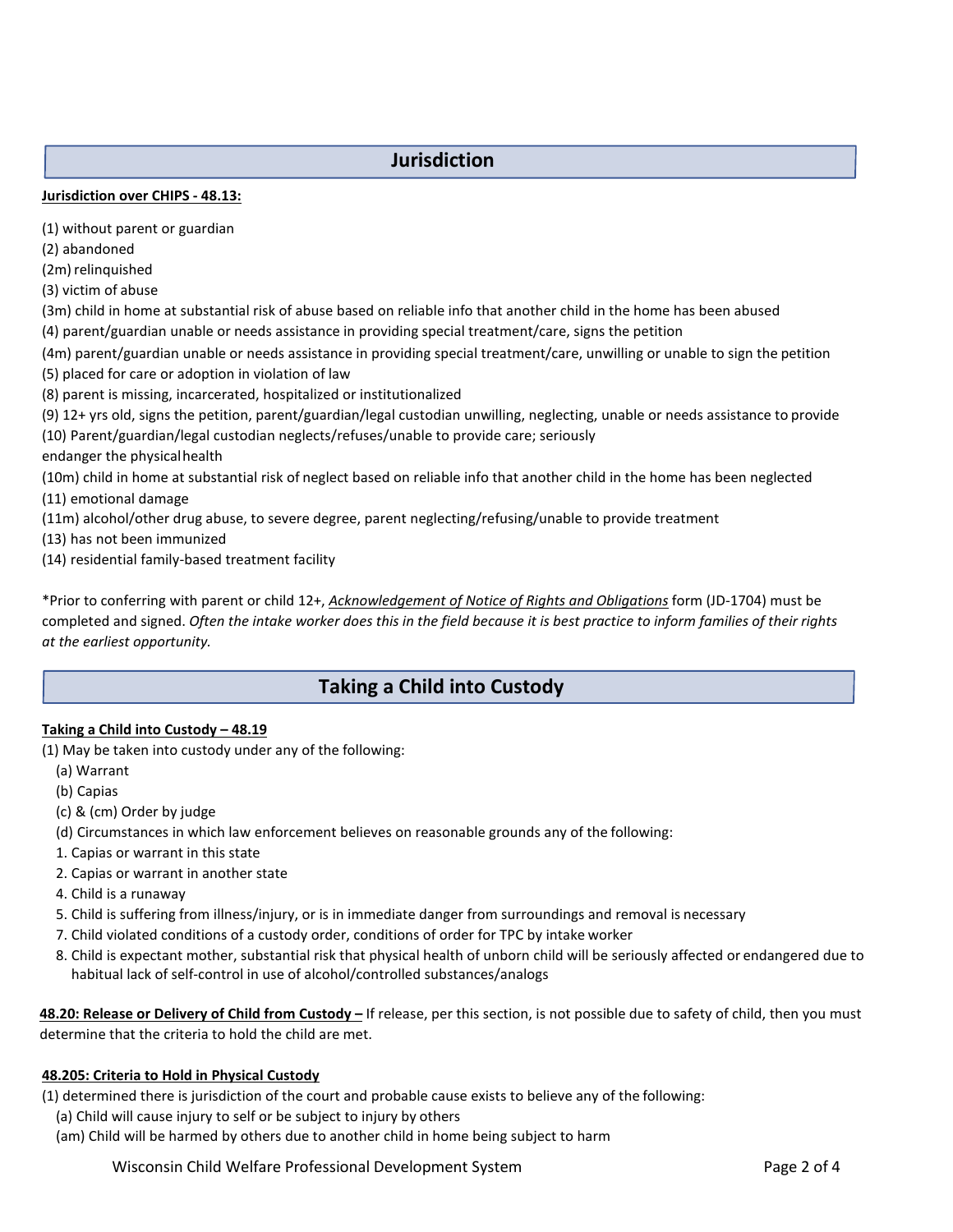(b) Parent/guardian/legal custodian is neglecting/refusing/unable to provide adequate supervision & care

- (bm) Child will be neglected due to another child in home being neglected
- (c) Child will run away or be taken away, and unavailable for court proceedings
- (d) Child is expectant mother & substantial risk to physical health of unborn child by mother's habitual lack of self-control in use of alcohol/controlled substances/analogs & mother has refused services offered or is not participating in services offered

\*Decisions to hold shall be documented in eWiSACWIS. Child may be held in Temporary Physical Custody in non-secure (48.207) or secure (48.208) settings. A *Temporary Physical Custody Request* form (JC-1608) must be completed.

# **CHAPTER 938: The Juvenile Justice Code**

# **Powers and Duties of Intake Workers**

# **Powers and Duties of Intake Workers – 938.067**

- (1) Provide intake services 24 hours a day, 7 days a week for purpose of screening
- (2) interview any juvenile taken into custody and not released, if the juvenile cannot be interviewed, shall consult, no juvenile may be placed in a juvenile detention facility unless the juvenile has been interviewed in person by an intake worker, a place which is distant, or the hour is unreasonable, after consulting by telephone, may authorized, while the intake worker is en route, or until 8am
- (3) determine, shall be held under 938.205
- (4) determine where
- (5) provide any necessary crisis counseling
- (6) & (6g) & (6m) receive referral, conduct intake inquiries, request petition be filed, enter into deferred prosecution agreements, confer with victims, conduct the multidisciplinary screen
- (7) make referrals to other agencies
- (8) & (8m) make interim recommendations, take juveniles into custody
- (9) perform any other functions ordered by the court

# **Person Providing Services to the Court – 938.08**

(2) any person authorized to provide intake services for the court has the power of police officers… only for the purposeof taking a juvenile into physical custody if:

- The juvenile comes voluntarily,
- Is suffering from illness or injury, or
- Is in immediate danger from his/her surroundings… and removal is necessary.

*Whenever possible, best practice is to have law enforcement present at the time of removal.*

# **Jurisdiction**

**Jurisdiction over Juvenile Alleged to be Delinquent - 938.12(1) -** 10+ and alleged to be delinquent

# **Jurisdiction over Juvenile In Need of Protection and Services (JIPS) 938.13 -**

(4) parent or guardian signs, unable or needs assistance to control the juvenile

(6) habitually truant from school

(6m) school dropout

(7) habitually truant from home, juvenile/parent/guardian/relative in whose home juvenile resides signs petition,

Wisconsin Child Welfare Professional Development System **Page 3 of 4** Page 3 of 4